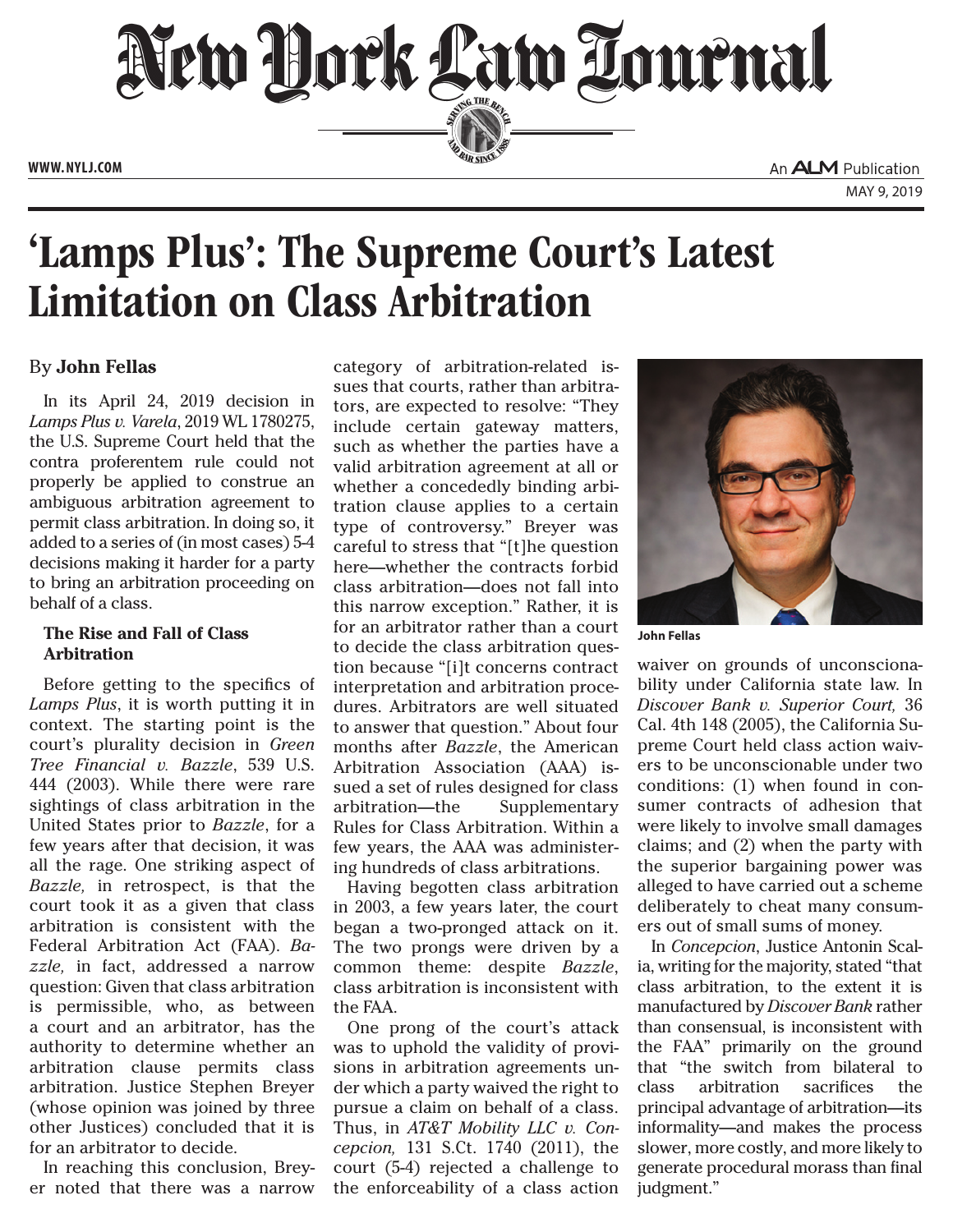The second prong of the court's attack targeted the construction of arbitration clauses. Seven years after *Bazzle*, the court held in *Stolt-Nielsen SA v. Animal Feeds*, 130 S.Ct. 1758 (2010)—a 5-3 decision, Justice Sonia Sotomayor taking no part—that an arbitration tribunal's decision that class arbitration was authorized by an agreement that was "silent" on the issue was inconsistent with the FAA. The reason offered by Justice Samuel Alito, who authored the majority opinion, aligned with the one later given in *Concepcion*: "the differences between bilateral arbitration and class arbitration are too great for arbitrators to presume, consistent with their limited powers under the FAA, that the parties' mere silence on the issue of class-action arbitration constitutes consent to resolve their disputes in class proceedings." *Lamps Plus* took *Stolt-Nielsen* a step further: where *Stolt-Nielsen* held that a silent contract could not, consistent with the FAA, authorize class arbitration, *Lamps Plus* held that an ambiguous contract could not either.

#### **'Lamps Plus'**

In *Lamps Plus*, Frank Varela sought to bring a class action lawsuit against his employer on behalf of 1,300 employees affected by an allegedly negligent data breach. Lamps Plus moved to compel individual (rather than class) arbitration based upon the arbitration clause in Varela's employment agreement. The Ninth Circuit affirmed the district court's decision to compel class arbitration. Central to the Ninth Circuit's decision was a finding that the arbitration clause was ambiguous. Applying the contra proferentem rule—that ambiguities are construed against the drafter of a contract—the Ninth Circuit resolved the ambiguity against Lamps Plus.

On appeal, the Supreme Court majority framed the issue before it as "whether, consistent with the FAA, an ambiguous agreement can provide the necessary 'contractual basis' for compelling class arbitration." Relying on *Stolt Nielsen*, the court held that the FAA requires "more than ambiguity to ensure that the parties actually agreed to arbitrate on a classwide basis."

Underlying the Supreme Court's post-*Bazzle* decisions, are differing views on the merits of class actions. In *Lamps Plus*, Chief Justice John Roberts, writing for the majority, expressed solicitude for their targets noting that a class actions "greatly increase[] risks to defendants." By contrast, Justice Ruth Bader Ginsburg, in dissent, expressed concern for those who might bring them, noting that, through its post-*Bazzle* decisions, "the Court has hobbled the capacity of employees and consumers to band together in a judicial or arbitral forum."

Regardless of one's view of the merits of class arbitration, in the opinion of this author, the majority's reasoning in *Lamps Plus* is flawed.

#### **The Majority's Reasoning**

There were two main bases for the majority's decision. The first is a theme common to many of the court's post-*Bazzle* decisions: class arbitration is inconsistent with the FAA because it makes the "process slower, more costly, and more likely to generate procedural morass than final judgment" and, thus, "undermine[s] the central benefits of arbitration itself." But this confuses the practices typical of arbitration for those essential to it. While arbitration typically is quicker, cheaper and procedurally simpler than litigation in the U.S. courts, nothing mandates that it must be. Nothing in the FAA states that it applies solely to efficient and procedurally straightforward arbitration. Rather, as the court affirmed in *Lamps Plus*, the core principle of the FAA "requires courts to enforce covered arbitration agreements according to their terms." Parties could theoretically enter into a bilateral arbitration agreement that contemplated a lengthy, complex and costly process, including

appellate review by a new arbitration panel. Such a process might be criticized by some as "undermining the benefits of arbitration." But this does not change the fact that such a process is covered by the FAA.

The majority misses the point by focusing on whether the inevitable procedurally complexity of class arbitration undermines the "benefits of arbitration." What matters is not whether parties agree to a process that secures the typical benefits of arbitration, but whether they agree to a process that entitles them to *the benefits of the FAA*. This is because, when an arbitration agreement falls under the FAA, the parties to it are entitled to certain benefits, most notably, the right to go to court to enforce their arbitration agreement and any ensuing award. Since the FAA's cardinal principle is that "arbitration agreements should be enforced according to their terms," it follows that an arbitration agreement must be enforced even if the process it contemplates does not secure the benefits of speed and costeffectiveness typical of many arbitration proceedings. This is not to say that just any process agreed to by the parties is covered by the FAA. Imagine two parties agree to resolve their disputes by appointing an arbitrator to flip a coin. Even though that process would be quick, cheap and simple, it would surely be inconsistent with, and denied the benefits of, the FAA because it is arbitrary and unreasoned.

But if parties to a bilateral arbitration agreement who agree to costly and slow, reasoned procedures must be accorded the benefits of the FAA, there is no logical reason why parties who agree to class arbitration should be denied them. It is important to note in this context that the *Lamps Plus* majority accepts that an *explicit* agreement to class arbitration *is*consistent with the FAA. As Roberts noted (quoting *Concepcion*): "[C]lass arbitration, to the extent it is manufactured by [state law] *rather than consen[t],* is inconsistent with the